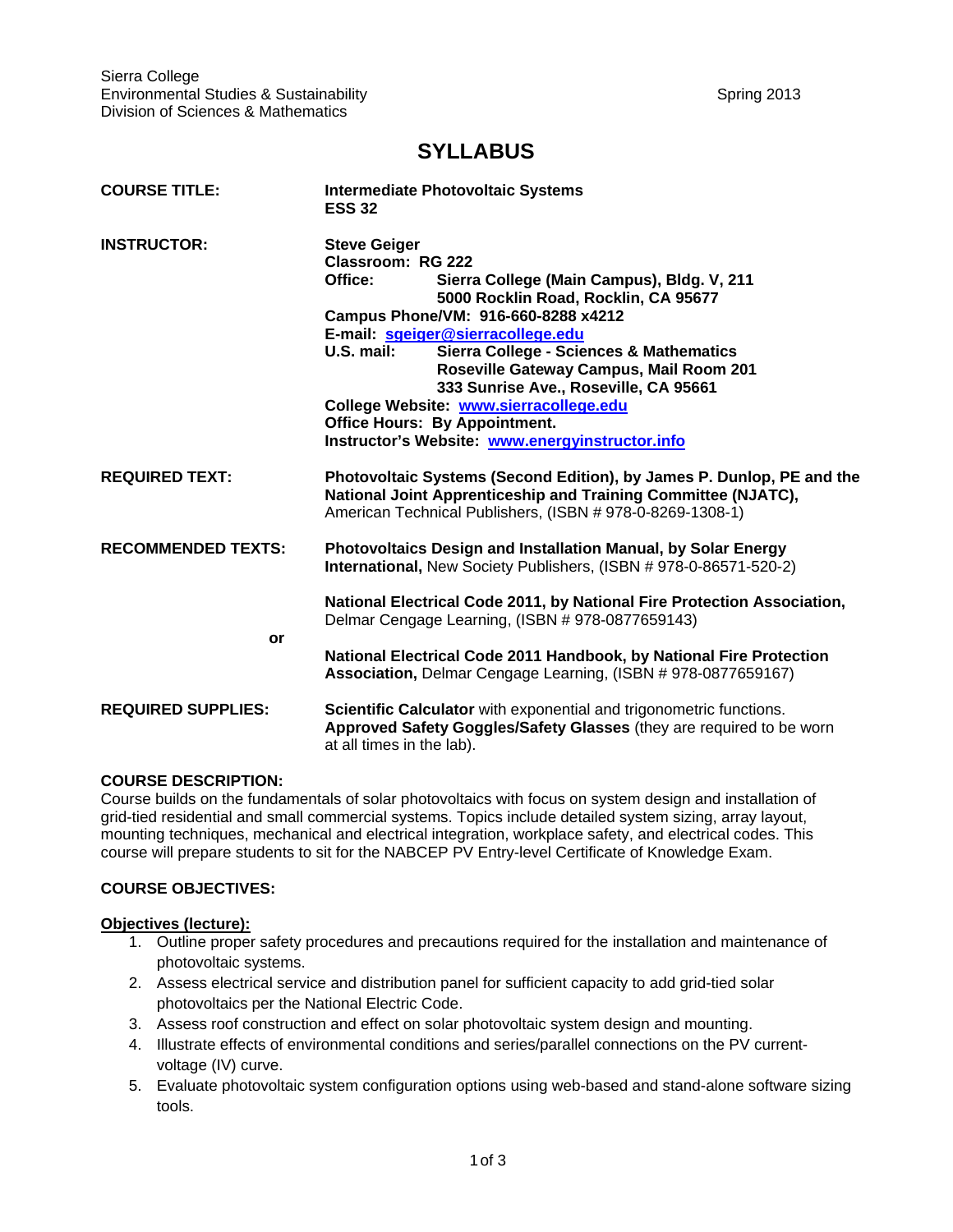- 6. Outline the mechanical loads on a solar photovoltaic array (e.g. wind, snow, seismic)
- 7. Outline purpose and operation of the major balance of system (BOS) components.
- 8. Calculate and assess voltage drop in a PV system.
- 9. Outline typical locations for electrical/mechanical failures.
- 10. Evaluate cost associated with each step of the solar photovoltaic design and installation process.
- 11. Analyze financial payback methods for PV installations.

## **Objectives (lab):**

- 1. Employ proper safety practices and use of required personal protective equipment (PPE) for the installation and maintenance of PV systems.
- 2. Exhibit proper use of digital-multimeters, hand tools, power tools, and other equipment associated with PV system installation and maintenance.
- 3. Demonstrate proper use of ladders and fall protection equipment.
- 4. Evaluate optimal PV array location based on shading analysis.
- 5. Design, construct, and document series and parallel circuit sizes for given module, inverter, and temperature range specifications.
- 6. Compare features and benefits of different solar PV mounting techniques.
- 7. Evaluate key specifications of main electrical BOS components.
- 8. Design and construct PV array circuit wiring, grounding, and over-current protection according to the NEC requirements.
- 9. Outline equipment needed for typical system performance analysis.
- 10. Outline filed verification and performance diagnostic testing required upon completion of a PV system installation.

## **VI. PERFORMANCE CRITERIA:**

| Exams: Two exams worth 150 points each | 300                                                                    |
|----------------------------------------|------------------------------------------------------------------------|
| Lab Activities / Projects / Homework   | 300                                                                    |
| Quizzes                                | 300                                                                    |
| <b>Class Participation</b>             | 100                                                                    |
| <b>Total Points</b>                    | 1000                                                                   |
| Course Grade                           | Point Range                                                            |
| А                                      | $900 - 1000$                                                           |
| в                                      | $800 - 899$                                                            |
|                                        | 700 -- 799                                                             |
|                                        | $600 - 699$                                                            |
| F                                      | Less than 600                                                          |
| Incomplete                             | Only granted in very rare circumstances<br>- please see college policy |

- A. **Student responsibility:** The *student* is responsible for meeting all requirements, prerequisites, deadlines, registration requirements and fees. Incomplete grades will not be given in lieu of poor course work or lack of attendance. Students are expected to be familiar with and to observe rules regarding honesty and plagiarism as outlined in the official college catalog.
- B. **Exams:** Each exam will be drawn from textbook material and in-class lecture notes. NO MAKE-UP EXAMS WILL BE GIVEN. You may contact me in advance to request to take an exam early. If so, please be prepared to substantiate the necessity of your request in writing.
- C. **Lab Activities:** Students will be assigned a number of hands-on lab activities throughout the semester. These activities will often be performed in groups, but also may be performed individually. Documentation of findings, processes, and methodologies will be required to be turned in to obtain credit for lab activities. No make-up labs will be allowed.
- D. **Attendance and Participation:** It is very important that you attend class regularly to benefit from review of reading assignments, lab activities, and lectures. However, your involvement is most important because it gives you the chance to show support and caring for other students for working together in